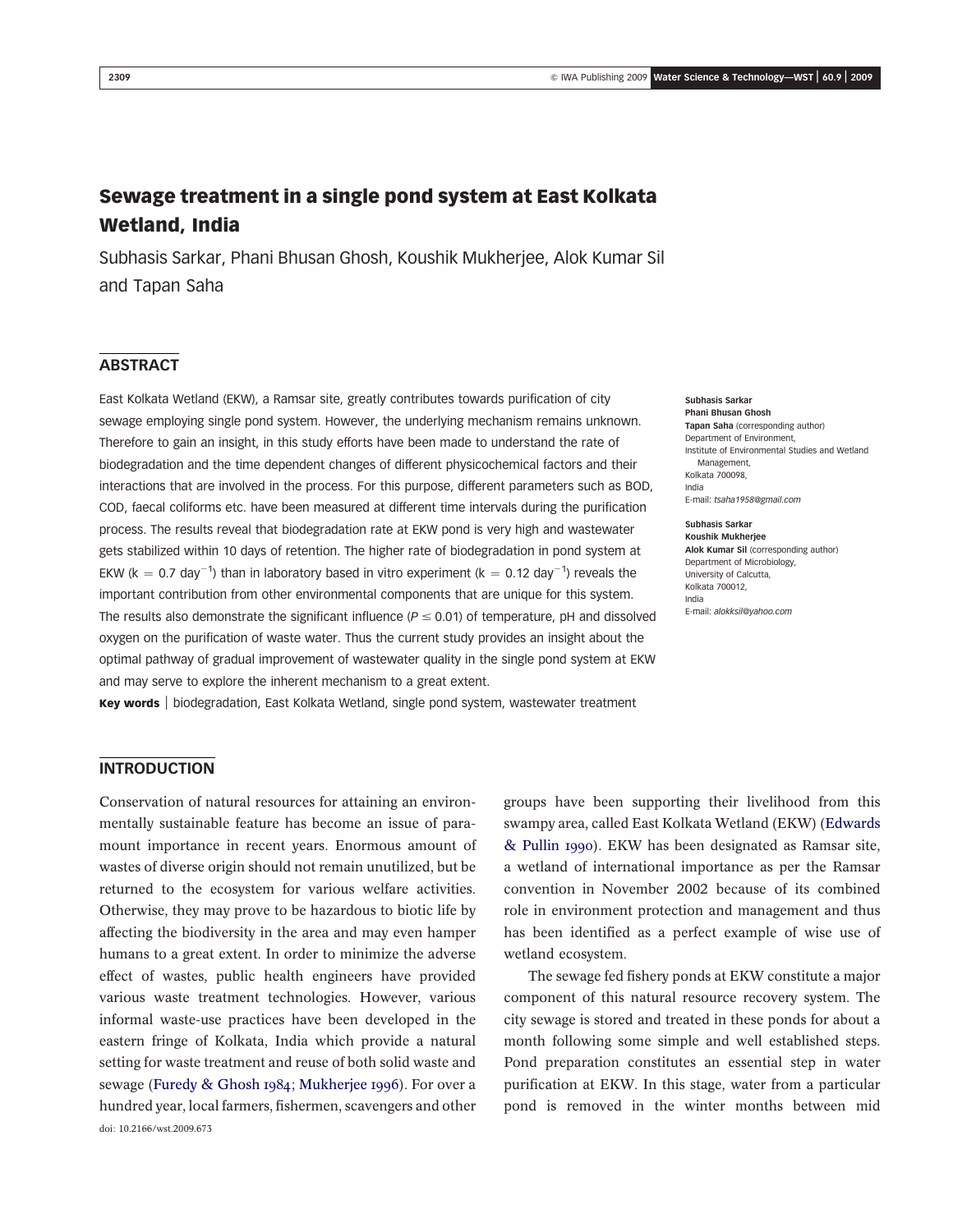November and end of March. Thereafter, the bottom mud is ploughed and treated with lime and left for about a month. Next, the raw sewage from the sewage channels is allowed to enter into the pond to fill up the pond to a depth of about 60 to 90 cm. At this time, the colour of the input water remains deep black (Figure 1) and within 3 to 4 days, the water color starts turning green due to algal growth. Within 7 days algal growth reaches its maximum and algal bloom occurred due to eutrophication (Figure 1). The fishermen then remove the algal mat through netting and the water becomes crystal clear (Figure 1). The water is further left for 20 to 25 days and thereafter is used for fish cultivation, irrigation of the agricultural lands or safely discharged into the surrounding areas.

The quality of sewage is conventionally determined by measuring some important properties such as BOD, COD etc that arises due to complex interaction of physical, chemical (together known as physico-chemical) and biotic components acting on the system. However, these three different types of factors are not functioning independently; rather undergo complex and cumulative interaction to give rise to an ecosystem (Wetzel 2001). In conventional sewage treatment, usually, three ponds are used in a sequential manner: sedimentation (anaerobic), facultative and maturation. Each of these three ponds has different activities to contribute in the purification process. In the present study, focus is laid on an ecology-based technique of the sewage treatment empirically adopted by the local farmers at EKW. The unique feature of this system is that here instead of sequential use of three different ponds, only one pond is used and thus all the physicochemical activities occurring during the purification process are confined within this

single pond. Therefore, the interaction between and among the different components of the system and the wastewater purification process must be quite different in this single pond system at EKW from the conventional three ponds system and is truly unknown hitherto.

During the last 20 years several studies have been made on water purification at EKW ponds. However, these studies did not provide any insight either on the purification process or the nature of gradual changes of the physicochemical components during the treatment process. Those studies were aimed at investigating either the quality of water after the treatment process or products obtained by using the treated effluent (Saha *et al.* 2003; Roy Choudhuri *et al.* 2007). Since sewage consists mostly of organic matter, its degradation is governed by active participation of microbial population within the prevailing environmental niche and is the key driving force in nutrient release and recycling of wastewater. In this context physico-chemical factors like temperature, pH, dissolved oxygen etc. play crucial role to establish the appropriate environmental conditions for biodegradation (Gloyna 1971). Therefore, to unravel the underlying mechanism of wastewater purification at EKW, it is important to know the interactions and the relationships among the various components of the single pond system at EKW and their influence on the purification process.

In the current study, efforts have been directed to determine the biodegradation rate at EKW pond to understand the efficiency of the purification process. Evaluation of the time dependent changes of different physicochemical components of wastewater during the purification regime has also been done. An effort to correlate these



Figure 1 | Gradual changes of wastewater colour at different time points during the purification process at EKW pond. At Day 0, the sewage is deep black in colour with foams floating on surface. At day 7, color becomes green due to intense algal bloom. At day 10, the water becomes transparent and colourless indicating considerable improvement in water quality. Subscribers to the online version of Water Science and Technology can access the colour version of this figure from http://www.iwaponline.com/wst.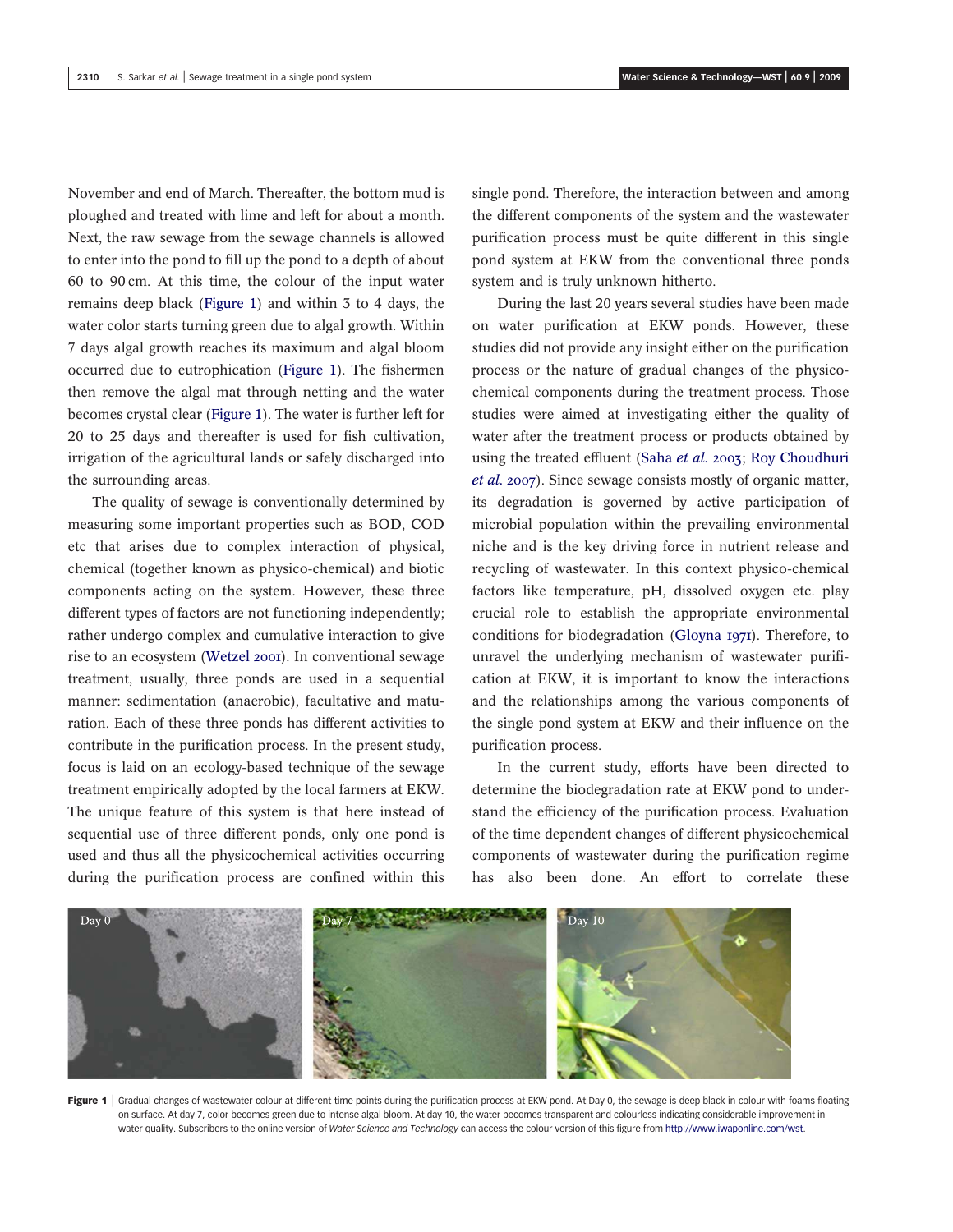physicochemical changes to reveal the prevailing interaction between and among these parameters has been made that will serve as a stepping-stone for future study to reveal the exact mechanism of the purification process.

# **METHODS**

# The study area

The wetland area lies between latitudes  $22^{\circ} 25''$  to  $22^{\circ} 40''$  N and longitude  $88^{\circ}$  20" to  $88^{\circ}$  35" E. and the region is suitable for solar radiation. Climate is more or less sub tropical with the annual mean rainfall around 200 cm. The maximum temperature during summer rises to  $39^{\circ}$ C while minimum temperature during winter is  $10^{\circ}$ C. The average temperature during the daytime of most of the year is around  $30^{\circ}$ C with a fall of  $5-\text{6}^{\circ}\text{C}$  at night. The region consists of water spread area of 4728.14 ha, degraded water spread area of 1124 ha, agricultural land area of 4959.86 ha, garbage farming area (Dhapa) 602.78 ha and urban and rural settlement 1326.52 ha. The total numbers of fishery ponds (locally called bheries) in EKW are 364 distributed on both sides of the main sewage canals.

### Collection of water samples

Water samples were collected from the inlet, middle and outlet of the four different ponds of almost similar size at Day 0, Day 3, Day 7, Day 10, Day 14 and Day 21 of the purification process and were kept in pre washed sterile container. Since in the middle of the day ecosystem becomes most active, all the samples for this study were collected in the middle of the day.

### Analysis of water samples

In this study, different parameters were analyzed to monitor the quality of water and all the analysis were commenced on the same day the samples were collected. The nonconservative parameters like pH, and dissolved oxygen (DO) were analyzed onsite during the time of collection by an automatic portable analyzer (WTW Multi 340i). For the analysis of BOD, COD, total nitrogen,  $NO<sub>3</sub>-N$ ,  $NO<sub>2</sub>-N$  and PO4-P, water samples were brought to the laboratory in

freezing condition and analyzed by standard methods as outlined by American public Health Association (1998).

#### Determination of BOD kinetic parameter

For BOD kinetic study in laboratory system, the sewage water collected at Day 0 was subjected to BOD analysis at  $20^{\circ}$ C following the procedure outlined in APHA (1998) for successive days as mentioned in the Figure 2A. For the same experiment at EKW pond set up, water samples were collected at different days and analyzed accordingly. BOD curve is obtained by plotting the BOD values at different time point for both the experimental set up. This curve is described by a first order kinetic equation in integrated form as  $y = L_0$  [1 - exp (- kt)], where  $y =$  amount of oxygen consumed (or BOD) at time  $t, L_0 =$  total amount of oxygen consumed in the reaction (or ultimate BOD),  $t =$  time elapsed since the start of the assay,  $k =$  rate constant for biodegradation.  $k$  and  $L_0$  were calculated by Thomas method (Thomas 1950) based on functions similarity by plotting  $(t/y)^{1/3}$  as ordinate Vs. *t* as abscissa and fitting the points to a straight line with intercept 'a' and slope 'b'. The *k* and  $L_0$  were calculated as  $k = 2.61 \,\mathrm{b/a}$  and  $L_0 = 1/2.3 \,\mathrm{ka}^3$ . The *k* value at ambient temperature is calculated (Metcalf & Eddy Inc 1972) using the formula of  $k_T = k_0 \times \theta^{(T-T_0)}$ where  $T =$  ambient temperature,  $T_0 = 20$ °C and  $\theta = 1.047$ for domestic sewage.

### Estimation of faecal coliforms

Enumeration of faecal coliforms was done using multiple tube method following the procedure described in APHA (1998). This method determines the presence of coliform as well as the most probable number (MPN).

### Estimation of algal biomass

Since chlorophyll a and chlorophyll b are essential components of algae, algal biomass estimation was carried out indirectly by estimating the amount of chlorophyll a and chlorophyll b. For chlorophyll estimation, the water is filtered through  $0.45 \mu m$  membrane filter and the biological mass retained in filter paper is extracted with a mixture of acetone and  $MgCO<sub>3</sub>$  (1%  $MgCO<sub>3</sub>$  in 90% acetone) and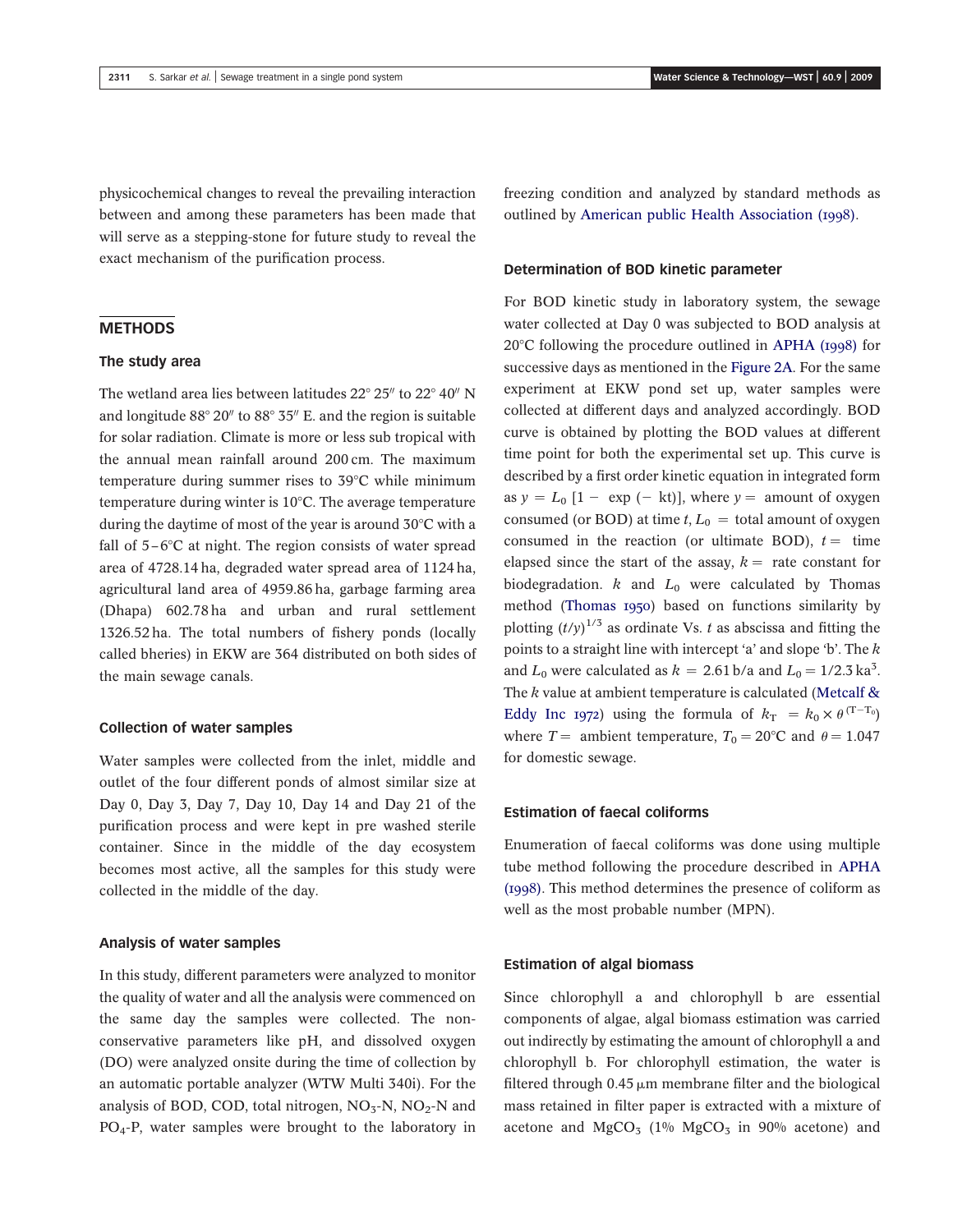

Figure 2 | Biodegradation kinetics of wastewater. A. Change of wastewater BOD with time under in vitro condition. B. Determination of K and L from in vitro raw- sewage BOD removal kinetics. C. Change of wastewater BOD with time at EKW ponds. D. Determination of K and L from BOD removal kinetics at natural condition at EKW. Error bars represent standard deviations.

allowed for incubation at 4°C for four hours. Optical density (OD) was measured at 663, 645 and 631 nm wavelengths and the chlorophyll content was calculated using a formula as described in Trivedy & Goel (1986).

#### Statistical analysis

Experimental results were subjected to statistical analysis of Pearson's correlation coefficient as well as one-way analysis of variance (ANOVA). Besides, the Hochberg Multiple Comparison test was also conducted in the present study. All the statistical analyses were carried out using the software SPSS-11 statistical package for windows.

# RESULTS AND DISCUSSION

## Sewage characteristics

Physico-chemical characteristics of the Kolkata city sewage revealed that the effluent is slightly alkaline in nature with the pH value ranging from 7.2 to 7.6 (Table 1). Higher values of BOD and COD are indicative of significant amount of biodegradable organic matter due to which the effluent is devoid of traces of dissolved oxygen. In addition, the total nitrogen content is considerably higher than the phosphorus and most of them were organically associated. However, the presence of oxidative form of nitrogen, like nitrate nitrogen (NO<sub>3</sub>-N) and nitrite nitrogen (NO<sub>2</sub>-N), is negligible. The level of reactive phosphate-phosphorus  $(PO<sub>4</sub>-P)$  in sewage is higher than the combined amount of  $NO<sub>3</sub>$ -N and  $NO<sub>2</sub>$ -N that results in very low N/P ratio in the system.

# Rate of biodegradation

To better understand the purification process at EKW ponds, the rate of biodegradation of the city wastewater under *in vitro* laboratory condition at 20°C temperature and in the natural set up at EKW has been determined from BOD reduction kinetics as described in methods. The stabilization of waste water is highly complex in nature and it is inappropriate to express the biodegradation rate equation in simple mathematical formula. However, to maintain the simplicity and to make our understanding easy, first order rate equation has been considered for our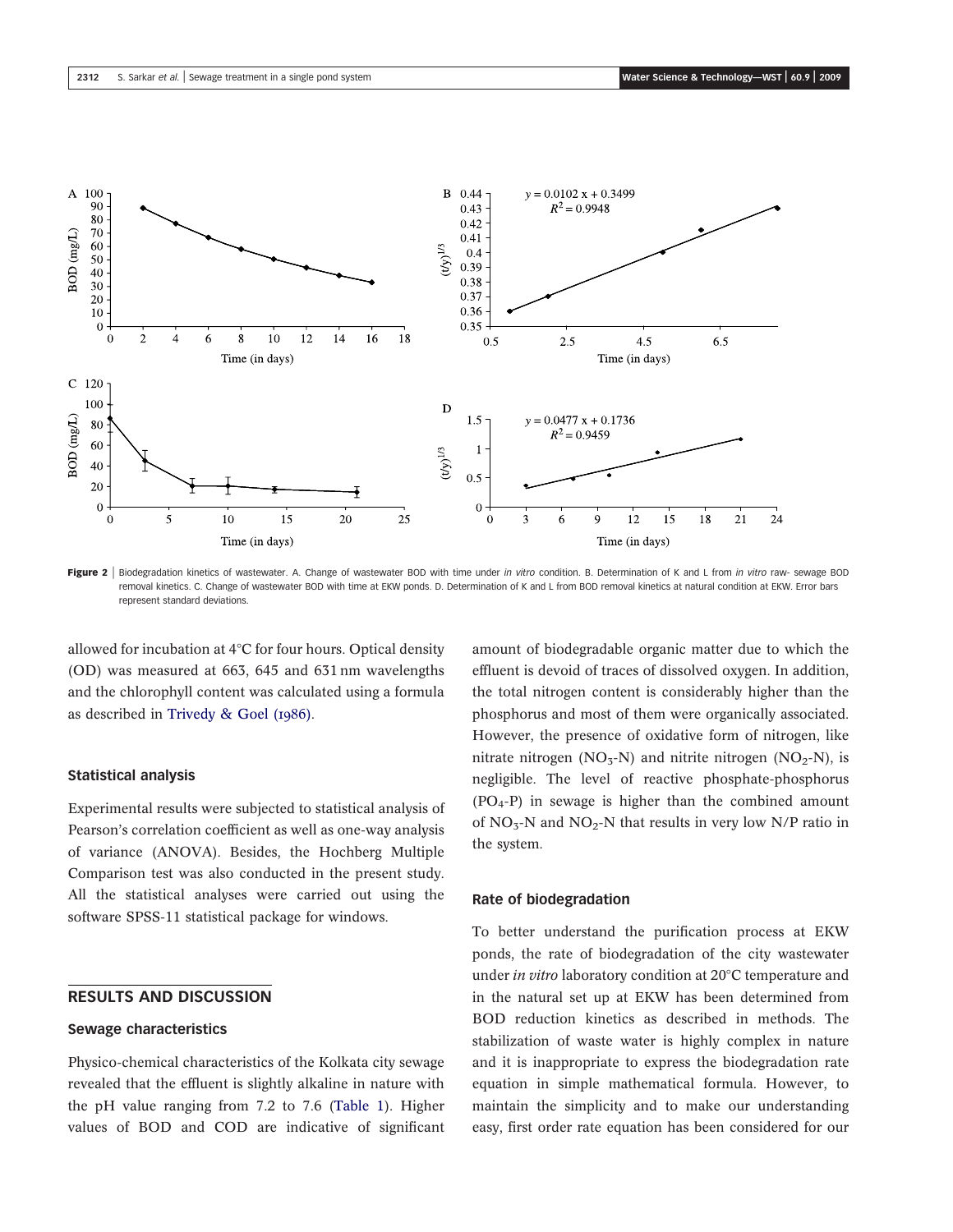|                           |                                     |                                      |                                      | <b>BIS</b>               |                          |                                   |
|---------------------------|-------------------------------------|--------------------------------------|--------------------------------------|--------------------------|--------------------------|-----------------------------------|
| <b>Components</b>         | <b>Untreated sewage</b><br>at day 0 | <b>Treated effluent</b><br>at day 10 | <b>Treated effluent</b><br>at day 21 | <b>Fishery</b>           | <b>Irrigation</b>        | Surface water<br><b>Discharge</b> |
| Temperature $(^{\circ}C)$ | $31 \pm 2.0$                        | $32 \pm 1.8$                         | $35 \pm 1.5$                         | $\overline{\phantom{0}}$ |                          | $\qquad \qquad -$                 |
| pH                        | $7.45 \pm 0.31$                     | $8.415 \pm 0.03$                     | $8.51 \pm 0.06$                      | $5.5 - 9.0$              | $6.5 - 8.5$              | $5.5 - 9.0$                       |
| DO(mg/L)                  | $\Omega$                            | $7.023 \pm 1.86$                     | $9.6 \pm 2.12$                       | —                        | $\geq 4.0$               | $\qquad \qquad -$                 |
| $BOD$ (mg/L)              | $86.24 \pm 13.17$                   | $20.74 \pm 8.16$                     | $14.66 \pm 5.12$                     | $\leq 100$               |                          | $\leq 30$                         |
| $COD$ (mg/L)              | $202 \pm 17.74$                     | $147 \pm 12.35$                      | $138 \pm 1.63$                       | $\overline{\phantom{0}}$ | $\overline{\phantom{m}}$ | $\leq$ 250                        |
| Total nitrogen (mg/L)     | $55.5 \pm 18.57$                    | $21.29 \pm 5.8$                      | $24.71 \pm 0.66$                     |                          |                          | $\leq 100$                        |
| $NH_4-N$ (mg/L)           | $5.62 \pm 2.08$                     | $1.96 \pm 0.74$                      | $1.11 \pm 0.20$                      |                          |                          | $\leq 50$                         |
| $PO_4$ -P (mg/L)          | $1.89 \pm 0.26$                     | $0.76 \pm 0.24$                      | $0.86 \pm 0.01$                      | $\overline{\phantom{0}}$ |                          | $\leq 5.0$                        |
| $NO5-N$ (mg/L)            | $1.12 \pm 0.12$                     | $0.58 \pm 0.20$                      | $0.56 \pm 0.08$                      | $\overline{\phantom{0}}$ |                          | $\leq 10.0$                       |

Table 1 | Wastewater characteristics at three different time point of purification at EKW and its comparison with Bureau of Indian Standard (BIS 1991)\*

The data represented are average (±SD) of the values obtained from water collected from inlet, middle and out let of four different ponds.

experimental results. Thus the biodegradation rate constant (k) of the wastewater at  $20^{\circ}$ C under laboratory condition was found to be 0.07 per day, which is however lower than the average k value of sewage water as mentioned in literature (Metcalf & Eddy Inc 1972). In reality, k value largely depends on the composition of the organic matter, which again is known to vary from place to place due to variation in sewage composition that is related to the food habit, life style and economic status of the community in the area. In addition, it is also temperature dependent. In tropical countries normal temperature varies considerably throughout the year and therefore an expression of reaction rate constant at the ambient temperature would be more meaningful and justified. Therefore, a temperature correction factor in the rate equation has been incorporated (see methods) that results in 75% increase in k value (0.12 per day). According to this rate constant, the time required for stabilization of BOD value was calculated to be 19 days. However, in natural open pond system at EKW, the major changes in organic load have occurred within 7 days of retention as evident from Figure 2C. The biodegradation rate at EKW pond system was found to be 0.7 per day (Figure 2D). The marked difference in the biodegradation rate obtained from in vitro laboratory experiment and from natural set up at EKW strongly suggests the contribution from natural factors such as microbial activities that are only present in the natural set up at EKW to this purification process.

# Wastewater purification at EKW pond

To understand the wastewater purification process at EKW pond, different parameters like BOD, COD etc. at different time of the purification process have been determined as described in methods. As water samples for these analyses were collected from different location like inlet, middle and outlet of the pond, spatial variation of the values may arise. To test this possibility, statistical analysis of the components of inlet, middle and outlet sections of the pond were carried out and found to be insignificant when they are subjected to one-way analysis of variance (ANOVA) (data not shown) indicating that no considerable changes in wastewater quality take place in any portion of the pond, probably due to thorough mixing by the mobility of the water mass at the influence of air-water interaction and thus represent a homogenous system. Consistent with the previously published data (Ghosh 1983; Ghosh & Sen 1987), the present study also demonstrates that at the end of purification a considerable improvement of water quality with reduction in values of BOD, COD and other parameters were observed (Figure 3). The results also show that within the first 10 days of retention of wastewater at EKW pond, there is a reduction of 75.95% of BOD (Figure 2C), 27.23% of COD, 62% of TN, 65.12% of NH<sub>4</sub>-N (Data not shown), 59.5% of TP and 99.9% of faecal coliforms (Figure 3) and attains the standard value as stipulated by Bureau of Indian Standard (BIS) for surface water, fish culture and irrigation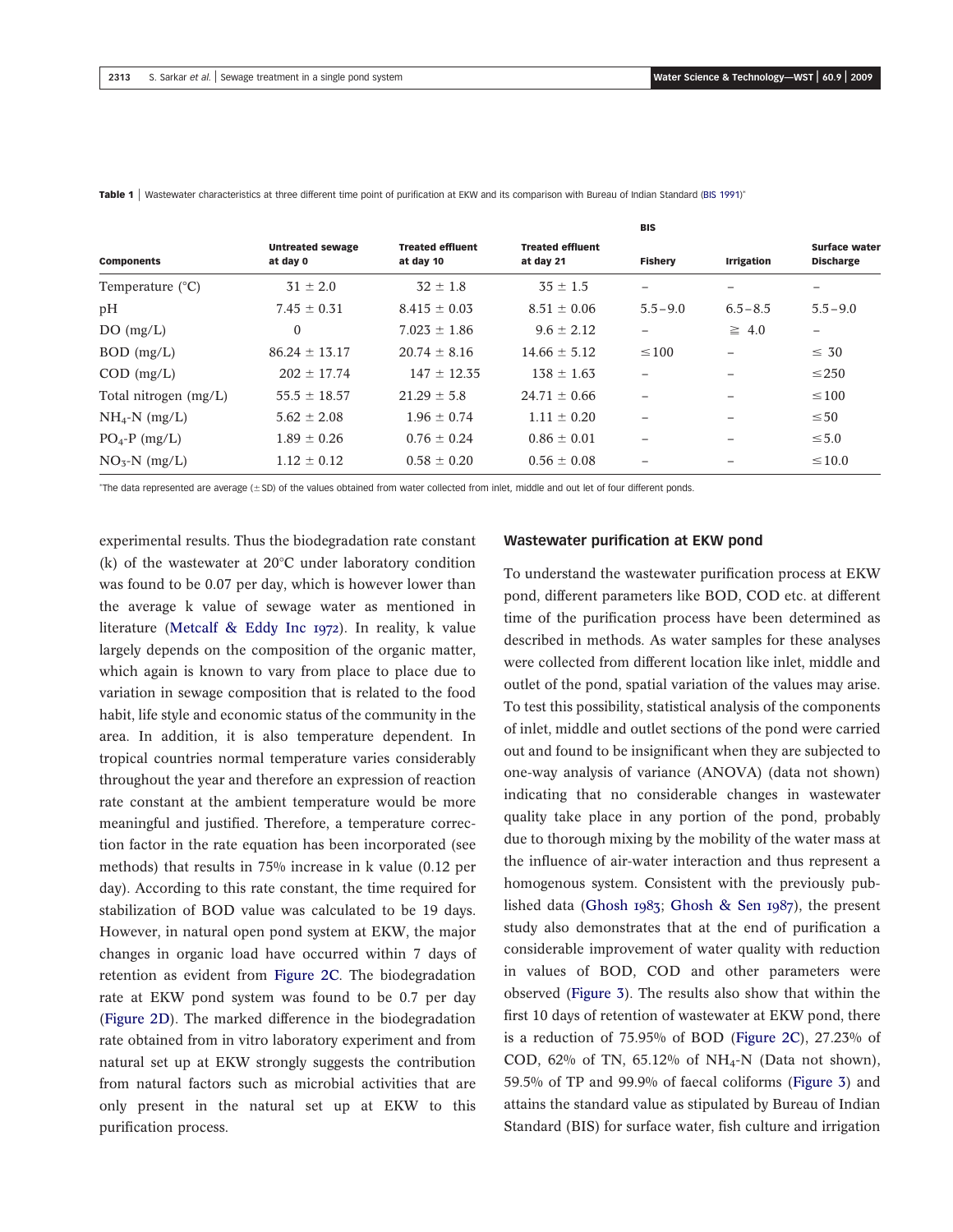

Figure 3 | Time dependent changes of different parameters of wastewater at EKW ponds. COD (A), total nitrogen content (B), total phosphorous content (C), faecal coliform removal (D), dissolved oxygen (E), algal biomass in terms of chlorophyll content (F) were monitored at different time points during the purification at EKW ponds. Each experimental analysis was done at least three times and the average values were plotted against time. Error bar represents standard deviation.

purposes (Table 1) indicating a substantial improvement of the water quality. It suggests that the major events responsible for water purification at EKW takes place within this short period which is congruent with the observed higher biodegradation rate at EKW ponds as described in the previous section.

This faster and efficient biodegradation, as evident from the result, in this unique single pond system can only be explained if the practices adopted by local farmers during pond preparation and treatment tenure can be hypothetically related to the data obtained from our study. In the following section it is explained with appropriate references and reasoning that how the changes in physicochemical properties have helped to develop the appropriate ecological and environmental milieu conducive for the purification of wastewater. During pond preparation, the ponds are

made dry and ploughed after the addition of lime. Drying effectively restores the infiltration rate of the soil as a result of intense biochemical decomposition of previous clogged organic layer at suitable pH ranges of soil (Bouwer & Chaney 1974; Smith & Schroeder 1985). Consequently, oxygen enters the soil, which may be utilized for the reduction of the BOD and COD of the anoxic sewage (Idelovitch & Michael 1984; Smith & Schroeder 1985) after its entrance. The fine suspended organic solids of wastewater, such as sludge and bacterial flock, are possibly removed from the water column by settling on the soil surface and thereby acting as a primary clarifier in the system. The gradual accumulation of organic matter probably forms a layer of high hydraulic impedance that reduces infiltration rate (Bouwer 1985) and acts as oxygen sink and thus may create anaerobic condition in soil, which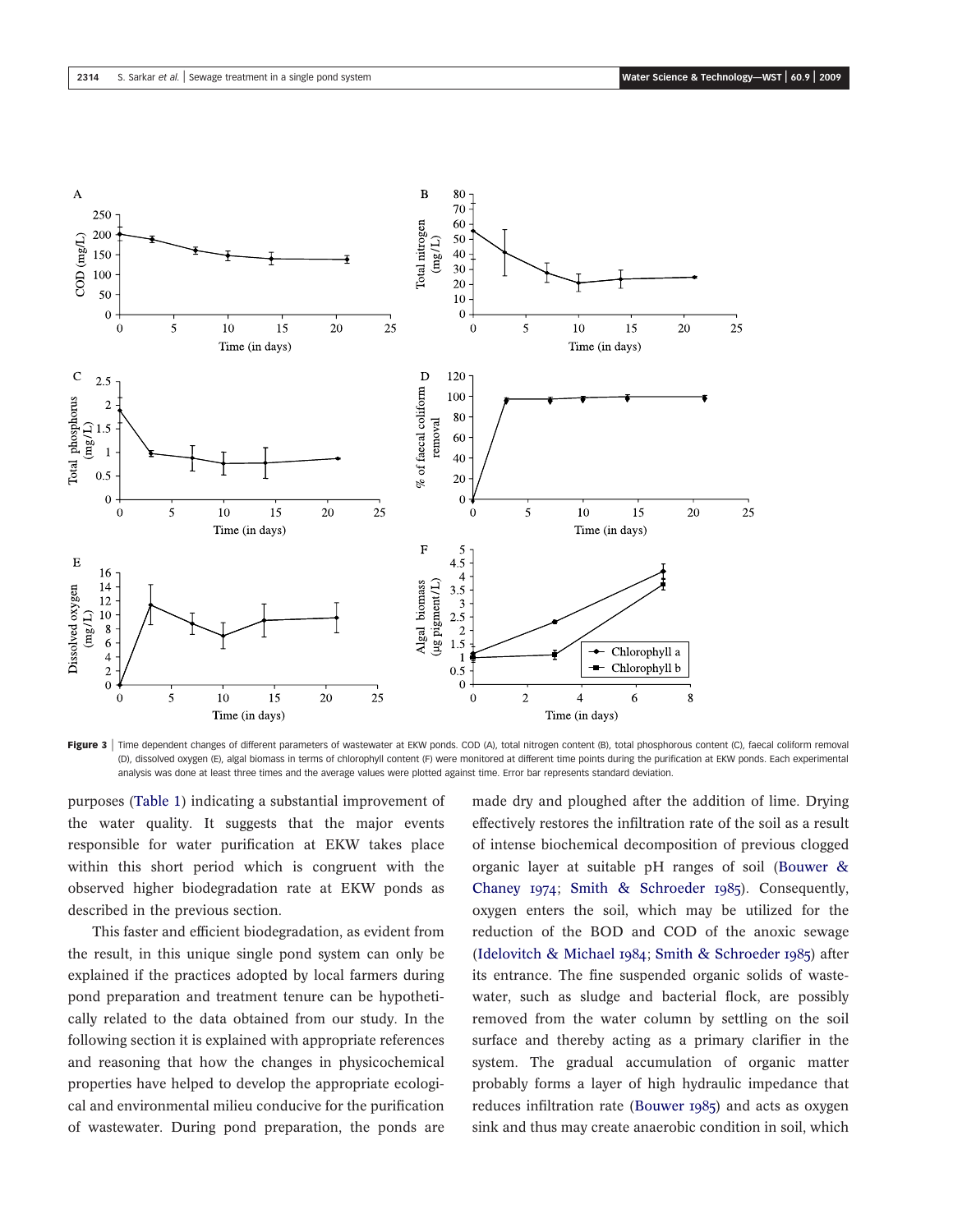is also known to be effective for BOD removal (Bouwer & Chaney 1974; Bouwer 1985). On the other hand, the shallow depth (60–90 cm), large surface area, abundant sunlight and continuous natural aeration at the pond surface may help the growth of facultative bacteria that can efficiently degrade organic matter present in the wastewater.

After 3 days the water appears green due to algal growth (Figure 3F) and the percentage of dissolved oxygen is increased (Figure 3E) because of the photosynthesis by the algal population as well as the diffusion from air. The greenish colour together with high percentage of oxygen saturation in water are indicative of intense eutrophication in the system (Goldman & Horn 1983) that reaches the maximum on Day 7 (Figure 1). Thereafter, the algal mat is removed by netting. The removal of nutritional elements through plant utilization resembles tertiary waste treatment (Thawale *et al.* 2006). This bio-mineralization process is the key that transforms the complex organic compounds and resulted in reduced BOD and COD values of the treated effluent.

Loss of nitrogen from the system normally takes place in three different ways: through denitrification, through volatilization in the form of ammonia and by biological uptake. Environmental condition prevailing in the pond system, at least during the first few days of retention, may not permit denitrification because of the fact that the sewage is predominantly in organic and ammonium form with negligible amount of nitrate, which is known to be essential (Bouwer & Chaney 1974) for denitrification. Moreover, a good growth of nitrifying bacteria has been

reported (Forsberg & Wysocka 1996) under conditions of relatively high temperature, when the ratio of BOD to TN is in between 2 and 3. In the present study, this ratio remained at an average of 2, which indicates that the system favors nitrification rather than denitrification. Therefore, most of the nitrogen removal could be through biological uptake, settlement in the soil and consequent removal by netting from the pond system. However, some loss of  $NH_4-N$  as NH<sub>3</sub> due to increase in pH during eutrophication in daytime cannot be ruled out (McLarney 1984). The removal of phosphate from the sewage is also evident from our results that occurred within the first 3 days (Figure 3C). This may be predominantly due to precipitation as calcium salts (Hosni *et al.* 2008) and partly due to incorporation into biotic life (Scinto & Reddyb 2003).

Quick removal of faecal coliform load from the sewage water is also evident from our results (Figure 3D). The large size of the pond provides huge surface area available for adsorption and filtration of the microbial biomass. Large surface area, plenty of sunlight, shallow depth and presence of oxygenated condition may contribute to a great extent in enhanced bacterial removal and results in almost 100% reduction of faecal coliform load within three days.

# Time required for the stabilization of wastewater

To determine the minimum time required for waste stabilization process in EKW pond system, a multiple comparison study (ANOVA, Hochberg) was carried out

|                   | P values    |             |              |              |              |  |  |  |  |
|-------------------|-------------|-------------|--------------|--------------|--------------|--|--|--|--|
| <b>Components</b> | Day 0-Day 3 | Day 0-Day 7 | Day 0-Day 10 | Day 0-Day 14 | Day 0-Day 21 |  |  |  |  |
| pH                | $0.000*$    | $0.000*$    | $0.000*$     | $0.000*$     | $0.000*$     |  |  |  |  |
| <b>BOD</b>        | $0.000*$    | $0.000*$    | $0.000*$     | $0.000*$     | $0.000*$     |  |  |  |  |
| <b>COD</b>        | 0.266       | $0.000*$    | $0.000*$     | $0.000*$     | $0.010*$     |  |  |  |  |
| <b>TN</b>         | 0.583       | $0.021*$    | $0.003*$     | $0.004*$     | $0.009*$     |  |  |  |  |
| TP                | $0.000*$    | $0.000*$    | $0.000*$     | $0.000*$     | $0.000*$     |  |  |  |  |
| $NH_4-N$          | 0.176       | $0.021*$    | $0.003*$     | $0.000*$     | $0.000*$     |  |  |  |  |
| $NO2-N$           | 0.824       | $0.017*$    | $0.002*$     | $0.000*$     | $0.001*$     |  |  |  |  |
| $NO3-N$           | 0.336       | 0.363       | 1.000        | 0.999        | 0.406        |  |  |  |  |
| DO.               | $0.006*$    | $0.051*$    | 0.187        | $0.035*$     | $0.001*$     |  |  |  |  |

\*Mean differences are significant at  $P \leq 0.05$  levels.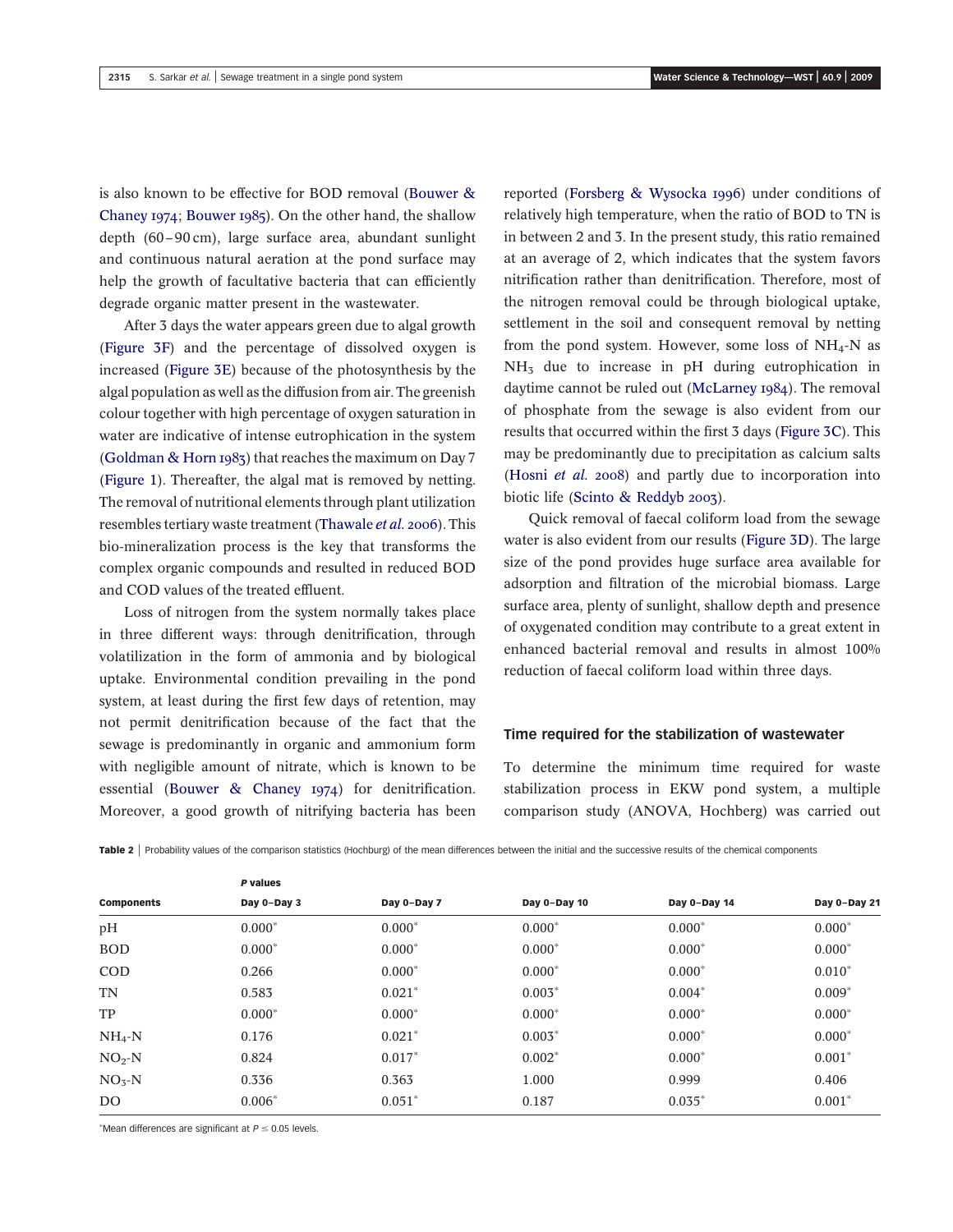| Temp       | Temp      | pH        | <b>BOD</b> | <b>COD</b> | <b>TN</b> | TP       | $NHa-N$   | $NO2$ -N | $NO3$ -N |
|------------|-----------|-----------|------------|------------|-----------|----------|-----------|----------|----------|
| pH         | $0.728*$  |           |            |            |           |          |           |          |          |
| <b>BOD</b> | $-0.794*$ | $-0.946*$ |            |            |           |          |           |          |          |
| <b>COD</b> | $-0.674*$ | $-0.587*$ | $0.681*$   |            |           |          |           |          |          |
| TN         | $-0.809*$ | $-0.479*$ | $0.623*$   | $0.737*$   |           |          |           |          |          |
| TP         | 0.097     | $-0.010$  | $-0.019$   | 0.101      | 0.138     |          |           |          |          |
| $NH_4-N$   | $-0.640*$ | $-0.746*$ | $0.799*$   | $0.619*$   | $0.696*$  | 0.009    |           |          |          |
| $NO2-N$    | $-0.618*$ | $-0.634*$ | $0.667*$   | $0.695*$   | $0.703*$  | 0.057    | $0.660*$  |          |          |
| $NO3-N$    | 0.089     | $-0.02$   | 0.021      | 0.009      | 0.126     | 0.195    | 0.219     | 0.416    |          |
| DO.        | $0.610*$  | $0.711^+$ | $-0.693*$  | $-0.282$   | $-0.290$  | $-0.176$ | $-0.551*$ | 0.387    | 0.044    |

Table 3 | Pearson correlation coefficients of the physico-chemical components during purification process

 $^*$ Correlation is significant at  $P \leq 0.01$  level.

<sup>†</sup>Correlation is significant at  $P \le 0.05$  level.

utilizing the data obtained in different phases of purification. This is done using mean difference between the first and consecutive observations to find the time required to obtain the first significant reduction of these components from the wastewater. It is evident from our result that statistically significant changes  $(P < 0.05)$  for pH, BOD, TP and DO occur within the first 3 days of water retention in the pond, whereas the removal of COD, TN,  $NH_4$ -N and  $NO_2$ -N was only found significant after 3 days of retention in the pond (Table 2). Multiple comparison analysis between the observations at day 10 and day 14 demonstrates that the degree of changes for chemical components gets stable within first 10 days of retention and remains almost unaltered for the remaining days (data not shown) which is also evident from the Figure 3. It indicates that the aquatic system in the treatment pond attains equilibrium after 10 days of purification. Thus, this result strongly supports that the different reactions responsible for the stabilization of wastewater at EKW occur within the first 10 days of retention. This high efficiency of waste removal can be attributed towards the diverse environmental factors that results in enhanced chemical changes of wastewater in the pond system at EKW.

# Relationship among different physicochemical components of water

Considering some important abiotic factors that influence the purification process at EKW pond system, their interaction as well as relationship between and among

them have been analyzed employing Pearson Correlation Coefficient Analysis. The result shows that BOD, COD, TN,  $NH_4$ -N and  $NO_2$ -N are significantly correlated with each other (Table 3). This correlation may be due to the common origin for these components or synergetic effect on the purification process. Strong positive correlation among temperature, DO and pH has also been shown (Table 3). Positive correlation between temperature and DO is possible only when the rate of natural supply of oxygen surpasses the oxygen removal rate in the system. Contribution of this excess supply of oxygen comes from the photosynthetic activity of algal population present in the system. However, these components (temperature, DO and pH) exhibit negative correlation with BOD, COD, TN,  $NH_4$ -N and  $NO_2$ -N. It indicates that DO, temperature and pH have positive influence in reducing BOD and COD etc. to a great extent. Therefore pH, temp and DO play an important role during the purification process.

### CONCLUSIONS

At EKW, with the help of single pond system raw sewage has been found to be purified employing the indigenous practices developed by local farmers. The soil-sewage and their associated ecosystem component act as physico-biochemical reactors capable of treating the sewage efficiently. The study reveals that various physico-chemical and biological reactions that occur during first 10 days in soil-sewage system play crucial role in the stabilization of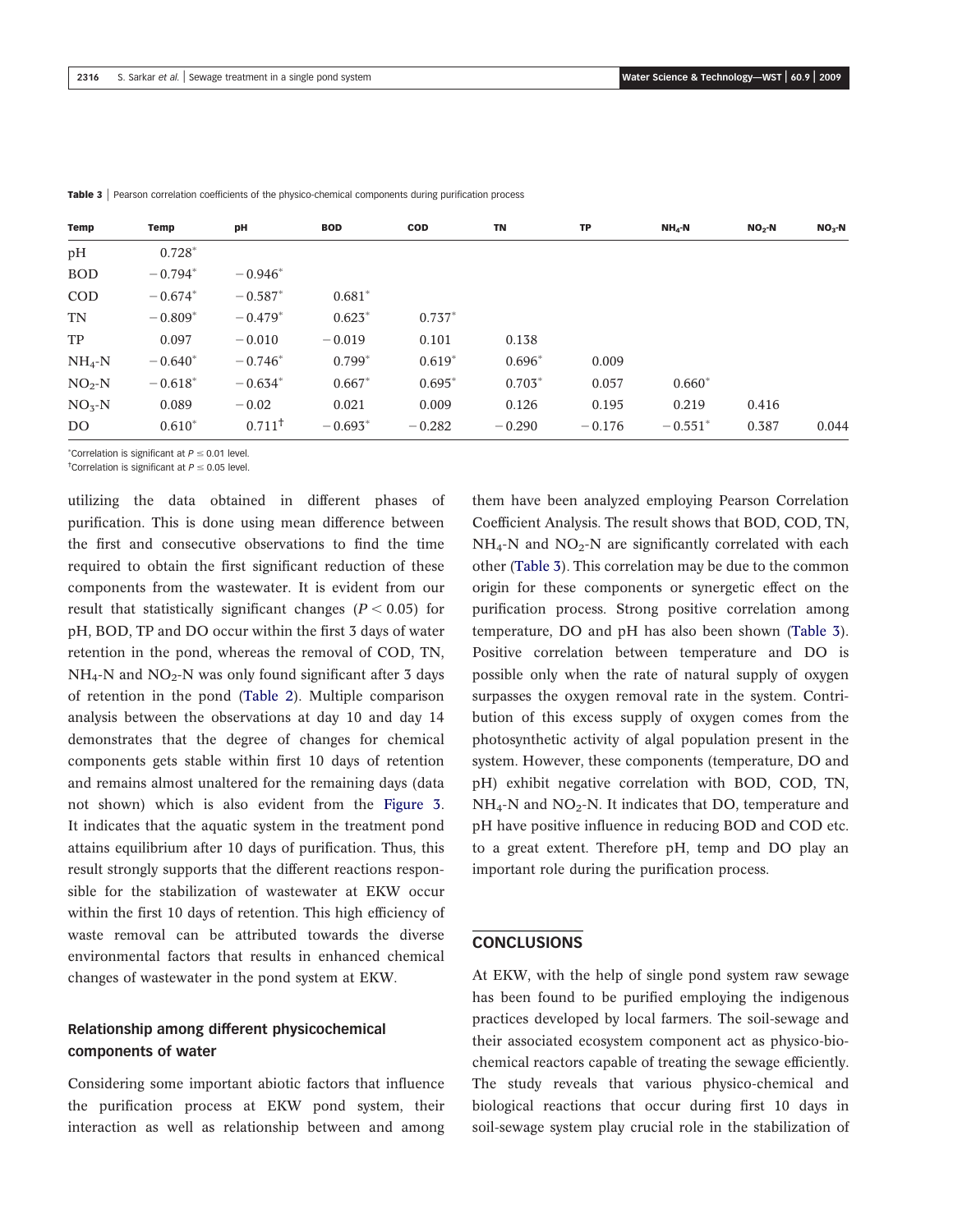the sewage. This high rate of biodegradation can be attributed to the interaction of several environmental factors of the wetland ecosystem. Temperature, pH and dissolved oxygen have been shown to have positive influence in the improvement of wastewater quality. The results on interactions and relations among different physico-chemical components may provide further insight into the underlying mechanism of this highly efficient wastewater purification process.

# ACKNOWLEDGEMENTS

We thank Mr. Subarna Ghosh, Mrs. Mausumi Basu, Mr. Avik Bishnu, Mr. Subhayan Dutta and Mr. Suman Ghosh for their valuable discussions and technical assistance during the tenure of the work. This work was supported in part by a grant in aid for scientific research from the Ministry of Environment and Forest, Government of India.

# **REFERENCES**

- American public Health Association 1998 *Standard Methods for the Examination of Water and Wastewater*, 20th edition. APHA, Baltimore, Maryland, USA.
- Bureau of Indian Standards 1991 *Specifications for Surface Water Discharge (IS- 2296)*. Bureau of Indian Standards, New Delhi.
- Bouwer, H. 1985 *Renovation Waste Water with Rapid Infiltration Land Treatment Systems*. Artificial recharge of ground water, Butterworthy Boston, MA, pp. 249–282.
- Bouwer, H. & Chaney, R. L. 1974 Land treatment of wastewater. In: Brody, N. C. (ed.) *Advances in Agronomy*. Academic Press, New York, pp. 136–174.
- Edwards, P. & Pullin, R. S. V. P. 1990 Waste water fed aquaculture. In: *Proceedings of the international seminar on waste water reclamations and reuse of aquaculture*, India, pp. 6–9.
- Furedy, C. & Ghosh, D. 1984 Resource conserving traditions and waste disposal: the garbage farming and sewage- fed fisheries of Calcutta. *Conserv. Recycling* 7(2–4), 159–165.
- Forsberg, L. R. & Wysocka, A. 1996 Nitrification- a key factor for ecological indoor wastewater treatment. In: Thofelt, L. & Englund, A. (eds) *Proceedings from Ecotechnics*
- Ghosh, D. 1983 *Sewage Treatment Fisheries in East Calcutta Wetlands*. Government of West Bengal, Calcutta, India, Report to the Department of Fisheries.
- Ghosh, D. & Sen, S. 1987 Ecological history of Calcutta's Wetland conservation. *Environ. Conserv.* 14(3), 219–226.
- Gloyna, E. F. 1971 *Waste Stabilization Ponds*. World Health Organization, Geneva. p. 175
- Goldman, R. & Horn, A. 1983 *Limnology*, International Student Edition. p. 95.
- Idelovitch, E. & Michael, M. A. 1984 A new approach to an old method of wastewater reuses. *J. Water Pollut. Control Fed.* 56, 9300.
- Hosni, K., Moussa, S. B., Chachi, A. & Amor, M. B. 2008 The removal of  $PO_4^{3-}$  by calcium hydroxide from synthetic wastewater: optimisation of the operating conditions. *Desalination* 223(1–3), 337–343.
- McLarney, W. 1984 *The Fresh Water Aquaculture Book*. Hartley & marks, Inc, Vancouver.
- Metcalf & Eddy Inc (ed.) 1972 *Wastewater Engineering: Collection, Treatment, Disposal*. Mc Graw- Hill, Inc, New York, p. 245.
- Mukherjee, N. 1996 Pisciculture and the environment: an economic evaluation of sewage-fed fisheries in east Calcutta. *Sci. Technol. Dev.* 14(2), 73–99.
- Roy Choudhuri, S., Salodkar, S., Sudarshan, M. & Thakur, A. R. 2007 Integrated resource recovery at East Calcutta Wetland: how safe is this? *Am. J. Agric. Bio Sci.* 2, 75–80.
- Saha, T. & Ghosh, P. B. 2003 Wise use of Wetland in Water conservation and Advance Irrigation methods—A Case Study. In: *Technical volume of the National Seminar on role of agricultural engineers in water conservation*. The Institute of Engineers (India), pp. 74–78
- Scinto, L. J. & Reddyb, K. R. 2003 Biotic and abiotic uptake of phosphorus by periphyton in a subtropical freshwater wetland. *Aquat. Bot.* 77, 203–222.
- Smith, R. G. & Schroeder, E. D. 1985 Field studies of the overland flow process for the treatment of raw and primary treated municipal wastewater. *J. Water Pollut. Control Fed.* 57, 785.
- Thawale, P. R., Juwarkar, A. A. & Singh, S. K. 2006 Resource conservation through land treatment of municipal waste water. *Curr. Sci.* 90(5), 704–711.
- Thomas, H. 1950 Graphical determination of BOD curve constant. *Water Sewage Works* 97, 123–128.
- Trivedy & Goel 1986 *Chemical & Biological Methods for Water Pollution Studies*. Environmental Publications, Karad, India.
- Wetzel, R. 2001 *Limnology, Lake & River Ecosystem*. Academic Press, New York, London, Tokyo.